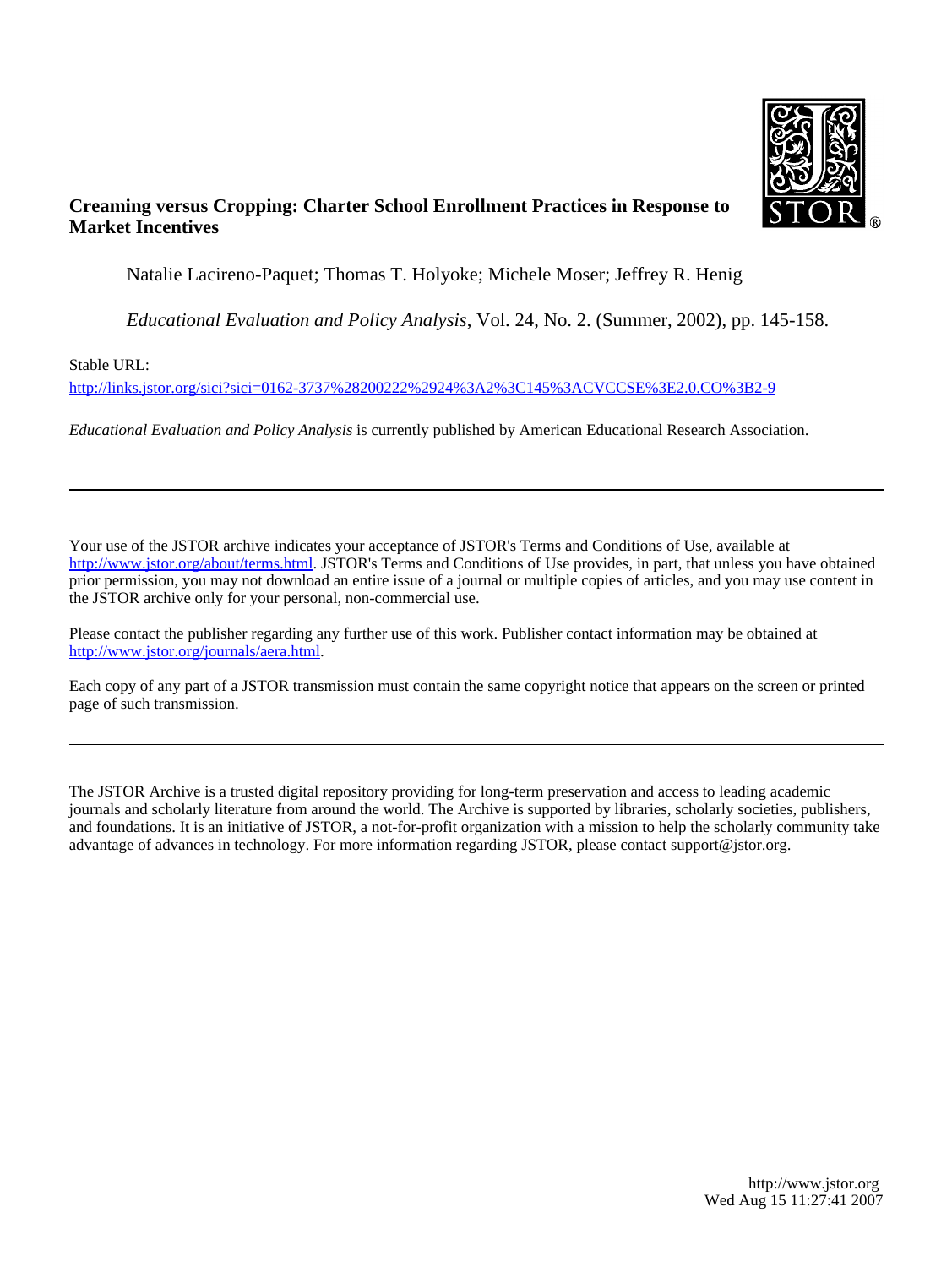## **Creaming Versus Cropping: Charter School Enrollment Practices in Response to Market Incentives**

#### **Natalie Lacireno-Paquet Thomas T. Holyoke Michele Moser** *The George Washington University*

#### **Jeffrey R. Henig**

*Teachers College, Columbia University* 

*Proponents of school choice present market-based competition as a means of leveling disparities between race, class and performance in public school systems. Opponents see school choice as threat*ening to exacerbate this problem because competition for students will pressure individual schools into targeting students with the highest performance and the least encumbered with personal and social dis*advantages. We suggest that some charter schools, by background and afJiliation, are likely to be more market-oriented in their behavior than others, and test the proposition that market-oriented charter schools engage in cream-skimming while others disproportionately serve highly disadvantaged students. Comparing student composition in market-oriented charter schools, nonmarket-oriented charter schools, and traditional public schools in Washington, DC, we \$nd little evidence that marketoriented charters are focusing on an elite clientele, but they are less likely than the other two Vpes of*  schools to serve some high need populations. Rather than skimming the cream off the top of the poten*tial student population, market-oriented charter schools may be "cropping off" service to students whose language or special education needs make them more costly to educate.* 

Keywords: *charter schools, cream skimming, disadvantaged students, educational management organizations (EMOs), school choice* 

Those who are wary of vouchers and charter atively privatized and deregulated environment schools have particularly emphasized the risk that a "markets over government" orientation is that market- oriented strategies will exacerbate likely to develop and sustain. The concerns of inequities based on race, socioeconomic status, market skeptics reflect both "demand-side" and and special need (Henig, 1994; Smith & Meir, "supply-side" dynamics. On the demand-side, 1995; Ascher, Fruchter, & Berne, 1996; Wells they worry whether parents-particularly lowet al., 1998; Fiske & Ladd, 2000). Not that mar- income parents-have sufficient information to kets and school-choice are fundamentally incom- allow them to play the consumer role effectively patible with equity-except in abstract theory, and whether the values and preferences of racial markets operate within institutional and program- and ethnic subgroups might lead them to volunmatic constraints. It is almost certainly possible to tarily segregate into homogeneous school settings design a progressively structured choice system (Henig, 1996; Martinez, Godwin, & Kemerer, that would favor minorities and the poor. Rather, 1996; Maranto, Milliman, Hess, & Gresham, the debate hinges on predictions about response 1999; Kleitz, Weiher, Tedin, & Matland, 2000; to the needs of disadvantaged families in the rel- Schneider, Teske, & Marshall, 2000; Teske,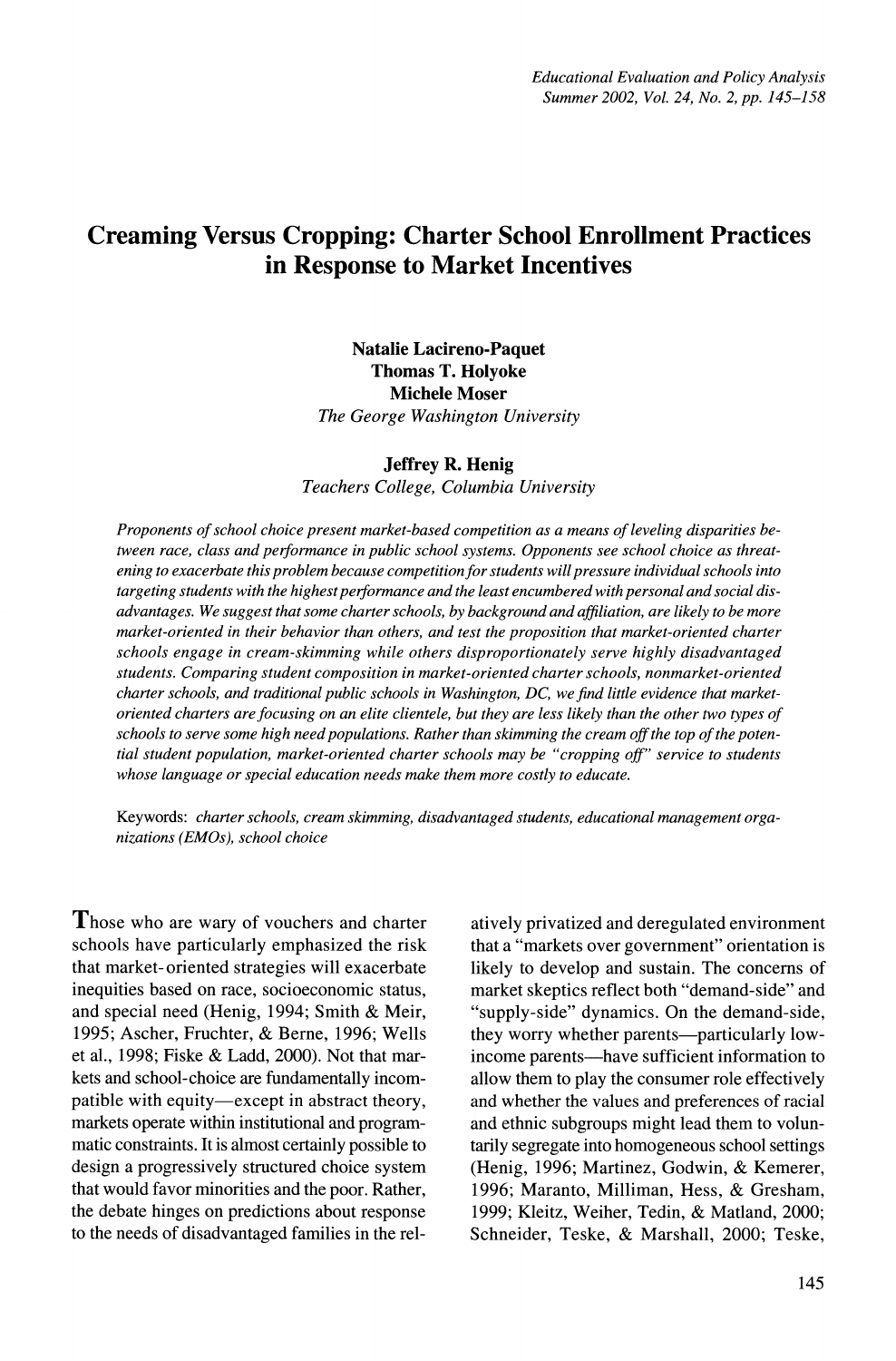Schneider, Buckley, & Clark, 2000; Weiher & Tedin, 2002). On the supply-side, they worry that competition for a greater share of the market will place pressure on schools both to lower their costs and to demonstrate the highest levels of student achievement as quickly as possible (Zollers & Ramanathan, 1998; Cobb & Glass, 1999; Henig, Moser, Holyoke, & Lacireno-Paquet, 1999; Maranto, Hess, & Gresham, 1999; Fiske & Ladd, 2000; McEwan, 2000; Schneider, Teske, & Marshall 2000).

As a consequence of such pressure, schools may "cream" students, that is, they may attempt to siphon off those students who, because of favorable background circumstances, will be easier and perhaps less costly to educate. These students give the school the edge it needs to thrive in the market place (for example, through higher parent participation and financial support).

Proponents of market-based strategies for school reform reply that school-choice can simultaneously promote educational quality and equity (Hassel, 1999; Viteritti, 1999; Schneider, Teske, & Marshall, 2000). Low-income and minority parents, they argue, do not want markedly different things from schools. They either have sufficient information to effectively exercise choice or can benefit indirectly from those who do (Kleitz et al., 2000; Schneider, Teske, & Marshall, 2000). Especially, if we presume that certain institutional parameters will be in place (publicly funded information centers to disseminate data about schools and their performance, favored terms for students with disadvantages, and protections against racial discrimination by schools), proponents argue that the education market will ameliorate the often quite severe levels of racial and income segregation.

The relative accuracy of these competing visions is open to investigation, but the empirical record so far is slim and contested. To those who favor a market-based approach to public education, publicly funded vouchers that families can apply to tuition in private schools are the "purest" alternative, but only two programs (in Milwaukee and Cleveland) have been in place long enough to generate meaningful data. Moreover, since the terms of those programs legally restrict them to low-income families,<sup>1</sup> thereby formally constraining the range of possible variation in student socioeconomic status, they do not provide a particularly useful field test for questions

relating to cream-skimming.<sup>2</sup> Charter schools, on the other hand, have spread much more widely, with over 2,400 schools serving over half a million students operating in the Fall 2001 (Center for Education Reform, 2001). Most, however, have opened in just the past several years and researchers have only recently begun to report empirical findings. Furthermore, almost all existing analyses of student composition in charter schools treat them as a single class of institution when, in fact, there is reason to believe that there exists considerable variation in types of charter schools. Some charter schools may be aggressively catering to advantaged populations while others may go out of their way to serve at-risk and special needs students. If that is the case, statistics showing that charters "on average" do not engage in creaming might mask a more complex and problematic phenomenon.

In this article we take some initial steps toward disaggregating and analyzing the "creaming" issue with special attention paid to a theoretical distinction we draw between market-oriented charter schools and those with less entrepreneurial ambitions and profiles. Market-oriented charter schools-those with links to for-profit corporations, with a strong business presence on their founding boards, and those with entrepreneurial plans for expansion-are hypothesized to be more responsive to pressures to engage in creamskimming of students based on academic performance and cost. Other charter schools, many of which were spawned by existing non profit organizations with long traditions in the local community, are more likely to be already serving a distressed clientele without larger entrepreneurial goals. Using data on charter schools in Washington, DC, we examine variation in the student populations of market- and nonmarket-oriented charter schools in terms of special needs, income level, and English proficiency.

#### **The Literature: Charter Schools as Markets**

Proponents of charter schools claim that the monopoly local governments traditionally hold over public education has spawned a culture of mediocrity, unresponsiveness, and indifference to student performance. Requiring schools to compete for students and funding, they argue, will force them to demonstrate their capacity to deliver a quality product in order to survive in a market where parents, as education consumers,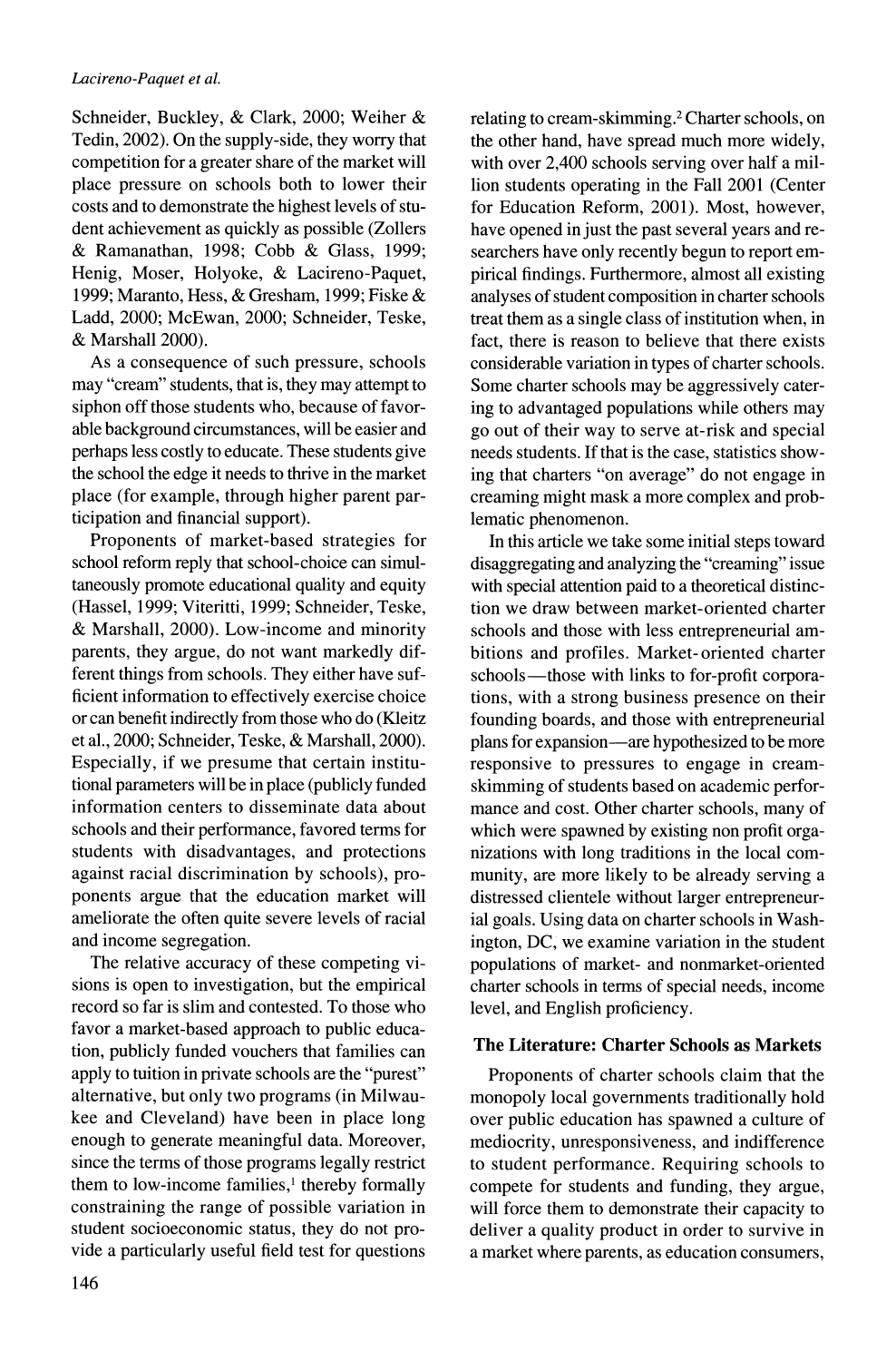can choose to vote with their feet and leave a school with which they are dissatisfied (Chubb & Moe, 1990). Proponents also claim that this combination of market incentives and parental choice within or across districts will lead to schools that are less segregated by race, class, or student ability with the market acting as the ultimate leveling agent. This is an important claim for both legal and political reasons. Historically, the idea of school choice has some association with efforts to evade the consequences of the 1954 *Brown*  v. *Board of Education* desegregation decision. Voucher and charter school supporters have come to believe that they must answer concerns about possible resegregation if they hope to build the large and diverse constituency their proposals require in order to gain public acceptance (Henig, 1994).3 The current system of assigning children to schools based on location of residence, choice proponents argue, creates schools that are a reflection of the neighborhoods in which they are located. Wealthier families use their greater residential mobility to cluster in exclusive communities and then use their political clout to create and sustain public policies that buffer their local schools from "invasion" by lower income and minority students. These newcomers, they believe, will demand disproportionate attention from teachers, lead to a less rigorous curriculum, undermine school safety, and tarnish the reputation of the school and community. This system of governmentally reinforced inequities is contrasted to a market system in which parental choice is the driving force, rather than bureaucratic rules and political power. Choice proponents assert that if parents are provided with the financial means and a full range of schools from which to select, they can pull their children from the local schools and search for a better alternative. The availability of such choice means that segregation of student populations by race and class would decrease because populations would be shaped by school performance instead of geography (Hassel, 1999; Maranto, et al., 1999; Viteritti, 1999; Schneider, Teske, & Marshall, 2000).

Opponents of charter schools and school choice make almost diametrically opposite claims. Rather than reducing inequities between schools, they argue that parental choice is likely to lead to even greater segregation by race, class, and ability while at the same time failing to deliver on the promise of educational quality. Part of this argument fo-

cuses on demand-side expectations. They fear that low-income parents are less likely to have the time, money, and knowledge, to seek out and evaluate schools in order to identify the best schools for their children. Even if low-income parents can make good choices for their children, they may not be able to implement such choices. It may be difficult for them to transport their children across town, for example, to attend the school of their choice. Moreover, the presumed link between parental choice and educational performance will be attenuated if parents-regardless of their socioeconomic class-select schools based on criteria like convenience, facilities, safety, compelling advertisements, or the inculcation of traditional values rather than the proven quality of the education they provide.

Segregation by race and class will result not only from this unequal capability of consumers, choice opponents argue, but also from the incentives for suppliers to proactively shape their clientele. Driven by the demands of the market, schools may come under pressure to recruit as many students as possible in order to achieve economies of scale and target recruitment at students who are believed to be less costly to educate, less disruptive in the classroom, and more likely to produce high test scores that will improve the school's reputation and attract even more "customers." Schools more attuned to the market may perceive monetary incentives to enroll students from an applicant pool that centers on the median in socioeconomic status and educational needs. The particular form that low-cost cream skimming takes will depend not just on the degree of market sensitivity that charter schools exhibit but also on the funding and regulatory structure laid down in state and federal policies. For instance, charter schools may be more likely to practice "cost creaming" in states that do not add appropriate weights to general funding formulas to account for cost differences across grade level or academic level (Theobald, 2001).4

While charter schools would have incentives to skim off the "cream" of potential students (Smith & Meir, 1995; Ascher, Fmchter, & Berne 1996; Henig, 1996; Fiske & Ladd, 2000), the need to maintain high enrollments may mitigate this to some degree. So might the possibility that the parents of the most advantaged students will be aggressive in demanding other potentially high-cost programs, such as Advanced Placement courses, well-equipped laboratories, foreign language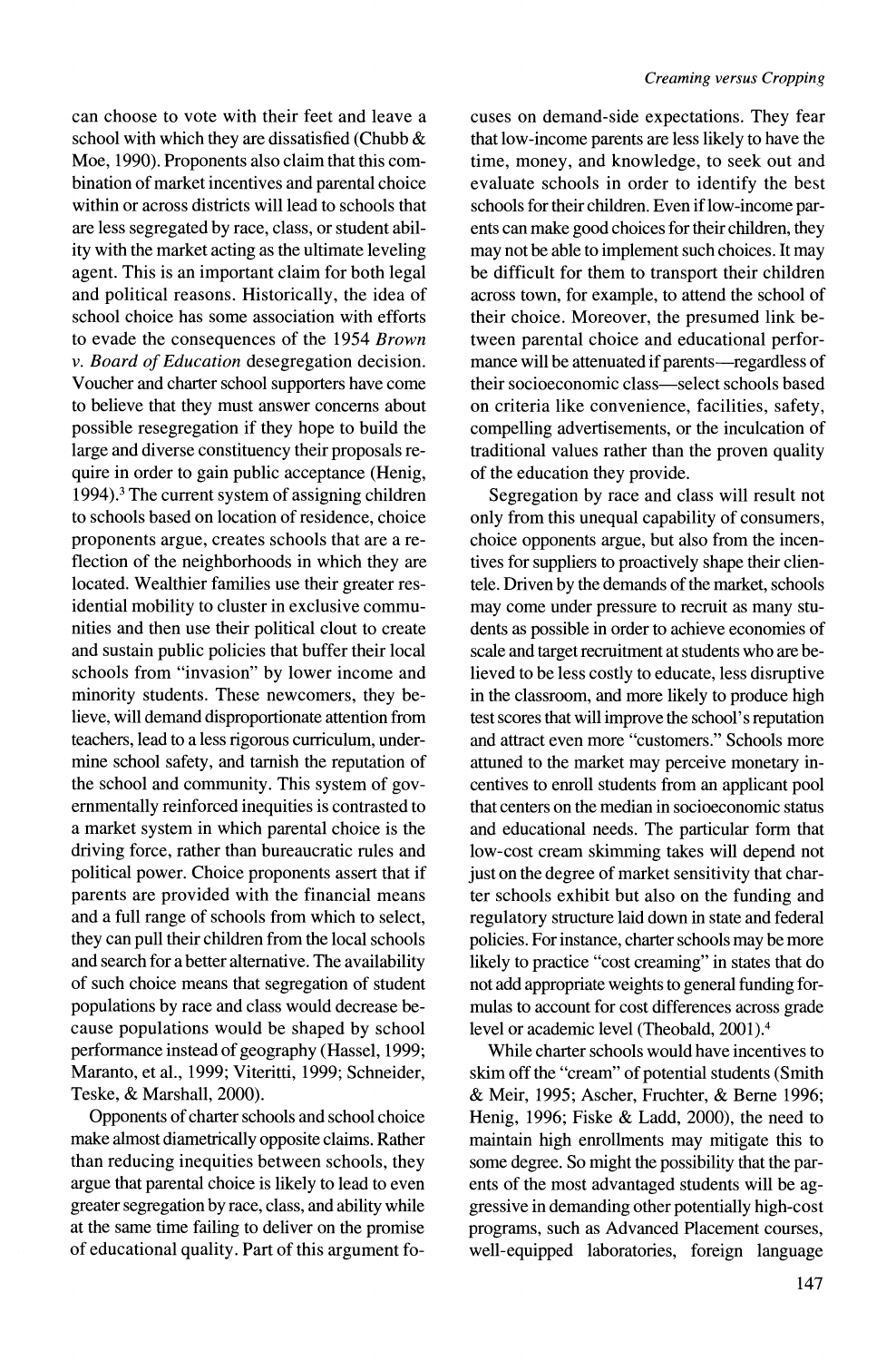instruction, and the like. The financial disincentives to serving highly disadvantaged populations, in other words, may be more certain and extreme than the incentives to target only a very selective elite, making the temptation to operate schools which attract students of average or above average academic achievement more powerful than that to cream off the top.

From a profit-maximization standpoint, then, both at-risk and gifted or high-income students make problematic targets for charter entrepreneurs. There are fewer of them than so-called "typical" students, and their projected cost to educate can be high. The paperwork and regulations required by the federal government in order to receive available funding creates further disincentives to seek out these student populations Whatever its specific form, it is likely to be attention to the bottom line, shaped by the policy structure, that dictates the student population charter schools are most likely to target. Attention to the "bottom line" could make charter schools especially anxious to steer away special education and limited English proficiency students, who would impose additional expenses and almost certainly deflate mean performance rates on standardized exams, making the school less attractive to consumers.

To date there has been little empirical evidence with which to test the cream-skimming behavior of charter schools. Based on data from 927 charter schools in 27 states, the Department of Education's *The State of Charter Schools 2000* report found that "Charter schools were more likely than all public schools to serve black students (almost 24% versus 17%) and Hispanic students (21% versus 18%)" (Research Policy Practice International, 2000, p.30). While evidence surfaced that some disparity between charter schools and traditional schools in the provision of service to students with disabilities might exist, the divide was hardly dramatic: "charter schools enrolled three percent fewer students with disabilities than all public schools (8% versus 11%) in the 27 charter states (in 1997-98)" (Research Policy Practice International, 2000, p. 36). A study of California's charter schools supports a less sanguine outlook. Although charter laws in California, as is the case in almost every state, place strict formal limitations on the right of schools to screen students for entrance, Wells et al. (1998) found that various methods of recruitment and informal steering give "charter schools more power than most public schools to shape their educational communities," and that there was evidence of under representation of low-income, special education, and bilingual students as well.

What comes across in this research is that charter schools *in the aggregate* do not serve a higher proportion of easier to serve students than traditional public schools. But looking at aggregated data can mask considerable segregation at the school level. While most charter schools had nonwhite populations within 20 percentage points of the average for the districts in which they were located, the national data showed that 17% of all charter schools were more than 20 percentage points above the district average and another 14% were more than 20 points below (Research Policy Practice International, 2000, p. 3l). Similarly, an early analysis of Washington, DC charter schools revealed that a few schools were serving disproportionately high percentages of special education students, while most others were at or below the average for the traditional public schools (Henig et al., 1999, p. 27).

Wong and Shen (2000) recognize the importance of disaggregation in their analysis of schoollevel data in California where they find evidence of racial segregation by the level of school performance, although only limited segregation when they classified schools by curricular focus. Similarly, Cobb and Glass (1999) compared charter schools in Phoenix and several rural towns in **Ari**zona and found that among charter high schools, those that were obviously focused on vocational education were predominantly Hispanic and those that were obviously college-preparatory academies were largely white.

Although these studies find evidence that *some*  charter schools may be cream skimming, they do not provide a theoretically anchored typology for distinguishing among them. This limits their ability to interpret the significance of their findings or for understanding the broader charter movement and the more general promarket notions in which that movement is enmeshed. Considering that many existing charter schools evolved out of local social service agencies, there is no reason to believe that the promarket argument of competitionoriented schools is an accurate description of all charter schools. Rather, we expect some schools to be driven more by financial and economic interest than others. Such a systematic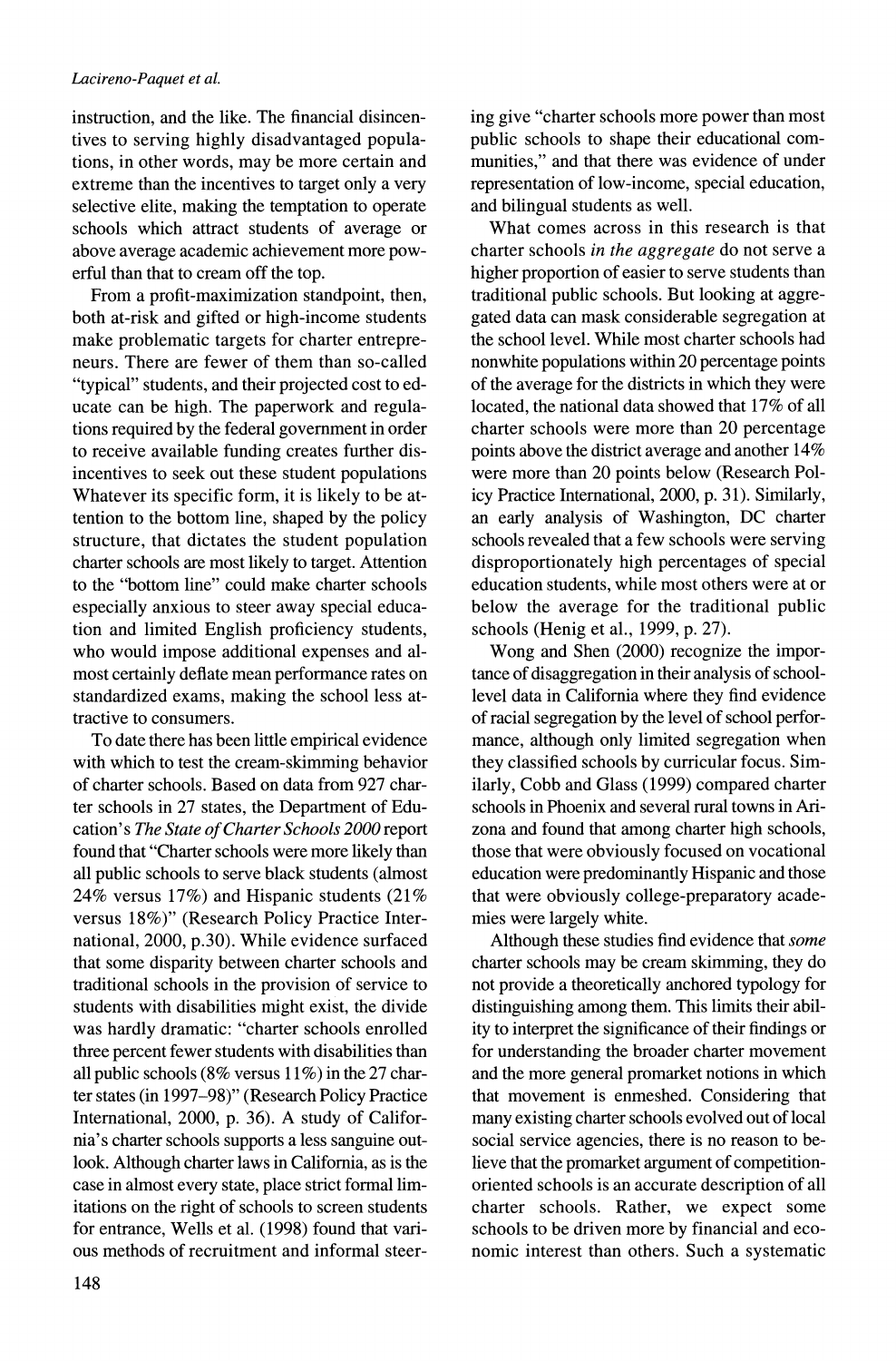difference in school type almost certainly creates important variation in the features of student body composition that has yet to be untangled in the research.

#### **Market, Mission, and the Incentive to Engage in Creaming**

The market metaphor that animates much of the discussion about the beneficial consequences of parental choice and school competition presumes that schools will orient their behavior in a manner analogous to that employed by profitmaximizing firms. Paradoxically, in seeking empirical support for their claims, proponents of market-based schemes for school reform have relied heavily on the experiences of schools that are not market actors in the conventional sense. Much of the empirical evidence claimed to support vouchers, for example, is drawn from the performance of Catholic schools (Chubb & Moe, 1990), despite the fact that they are at their core mission-driven organizations that frequently act in ways quite incompatible with a profit motivation (Bryk, et al., 1993).

We hypothesize that some charter schools, by background and affiliation, are likely to be more market-oriented in their behavior than others and are more likely to respond to incentives to cream the student population. Weisbrod (1998) draws a similar distinction between the *projit maximizer,*  an organizational orientation central to the behavior of for-profit firms, and the *bonojicer,* which "might seek to generate less than maximum profit, while engaging in activities that are socially desirable but unprofitable, for example, supplying information to underinformed consumers rather than taking advantage of its informational superiority or helping the poor or avoiding activities that pollute" (Weisbrod, 1998, pp. 73-74).<sup>5</sup> He also presents evidence that this difference in orientation is reflected in organizational behavior. For example, for-profit nursing homes are more likely to sedate their patients (a cheaper means of handling troublesome patients than by increasing staff), which Weisbrod interprets as indicative of the fact that they-more than nonprofits-are willing to take advantage of their informational edge over consumers to increase their profit margins. In nursing homes and facilities for the mentally handicapped, nonprofits (especially church-related ones) tend to employ more staff per patient than do for-profits, to have higher levels of consumer satisfaction, and to be less likely to raise prices when confronted with excess demand.<sup>6</sup>

While most charter schools are formally structured as nonprofit organizations, the number and proportion that are run by, or work in close affiliation with, for-profit educational management organizations (EMOs) is rapidly expanding. The presence of EMOs in charter schools is increasing rapidly, especially in states such as Michigan where 70% of all charter schools contracted out some services to an EM0 in the 1998-99 school year (Arsen, Plank, & Sykes, 1999). Moreover, while many nonprofit charter schools were spawned by human service oriented organizations with well-established philanthropic missions, individuals with business backgrounds and explicit entrepreneurial ambitions launched others. They either tactically adopt the nonprofit form because the charter law mandates that they do so, or to gain access to foundation, corporate, and charitable funding channels. Despite their legal status, these charter schools, too, will be more market-oriented in their behavior.

We seek to test the proposition that marketoriented charter schools engage in creamskimming. Schools that are more market-oriented are those that best fit the descriptions of the choice advocates. They can be characterized as profit driven, desiring to draw large student populations in order to maximize net profits from per-pupil funding formulas relative to the costs of operating a school through achieving economies of scale. They are more likely to have a relationship with a for-profit EMO, founded by individuals outside of the local community, and characterized by networks of campuses, as more campuses permits them access to a greater number of potential customers and reduced administrative costs. We believe charter schools that exhibit these characteristics are more likely to seek out a higher proportion of easier-to-serve students.

Less market-oriented schools, including those with long established social service ties to their local community, on the other hand, are more likely to be characterized by a mission that focuses on an at-risk population rather than mass education and profit generation. Often sprouting out of local community development organizations that predate the school, they retain the essential mission of the parent organization. For example, local organizations specializing in helping poor immigrants might establish a charter school to provide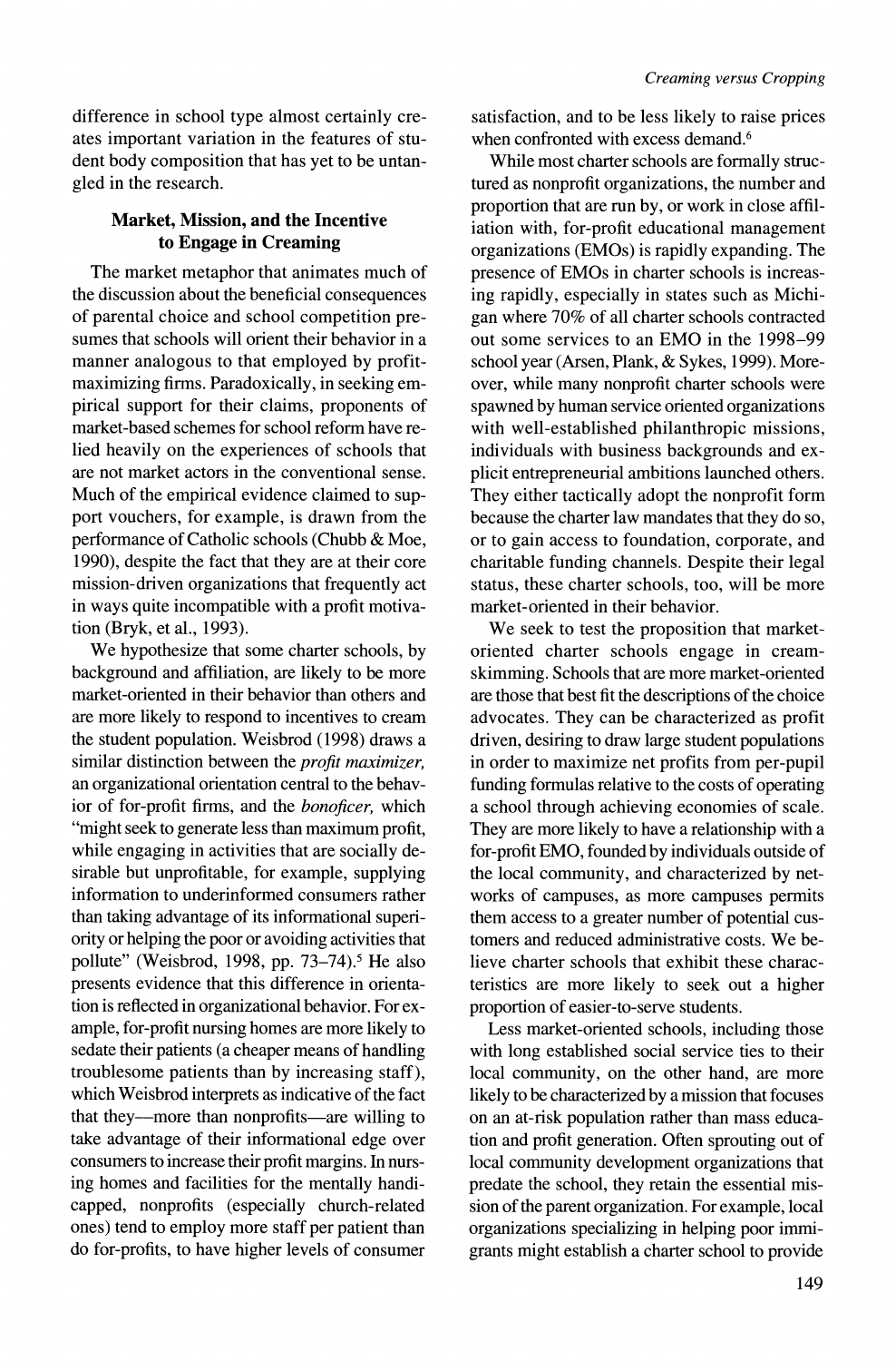ESL and GED courses. Not only would these schools have a different student composition, they would also deliberately target hard to serve students in order to fulfill their mandate. Both market and social service and nonmarket-oriented types are found in the universe of charter schools, but their orientations tend to diverge. While market-oriented schools are more likely to cream students performing well academically, these social service-nonmarket charter schools are more likely to target poor performing and at-risk students, creating a balancing effect in the data that may, in the aggregate, lead some researchers to conclude that little or no cream skimming exists.

If this is so, then this leads us to propose the following testable hypotheses:

Market-oriented charter schools will tend to serve fewer special education students than other types of charter schools or traditional public schools.

Market-oriented charter schools will tend to serve fewer Free and Reduced Lunch (FARL) students than other types of charter schools or traditional public schools; and

Market-oriented charter schools will tend to serve fewer Limited English-Non English Proficient (LEP-NEP) students than other types of charter schools or traditional public schools.

For our purposes here, we define cream skimming to exist when a school is identified as serving a significantly lower percentage of LEP-NEP students, special education students, and FARL students. Unfortunately, racial segregation in Washington, DC public schools cannot be tested here, as the overwhelming majority of students are African-American.<sup>7</sup>

#### **Methods and Data**

Our analysis focuses on whether marketoriented schools are more likely than other charter schools to enroll fewer at-risk and special needs students. We test our hypotheses using data on charter schools and traditional public schools in Washington, DC. The Washington, DC law is one of the most favorable charter school laws in the nation and, as a result, the city has one of the densest concentrations of charter schools in the country (Henig et al., 1999). For the 1999-2000 school year, the period of time for which we have the most recent set of complete data, there were 25 charter schools in operation, plus one school with three campuses and one with two

campuses, giving us a group of 30.8We also have data on 147 traditional District of Columbia Public School System (DCPS) schools. Our dependent variables are the percentage of students participating in the FARL program as an indicator of socioeconomic status, the percentage of students classified as special education (those having an IEP or individual education plan for special needs students), and the percentage of LEP-NEP students. These data come from the official audit conducted annually of all Washington, DC public schools, including charter schools, as well as from administrative data provided by the DCPS Office of Categorical Programs.

To enable us to compare schools that are alike in the age of students served, we create a variable coded for elementary school, middle school or high school. We include this control variable because some indicators of student attributes vary systematically by student age; most notably, older children are less likely to enroll in FARL programs, with the result that the FARL indicator tends to underestimate economic need, especially at the high school level. We also introduce measures of total enrollment and the racial-ethnic composition of the student body as additional control variables. School size is an important control variable because, holding all else constant, larger schools may be able to more easily support the costs of high needs students. Table 1 presents summary statistics of the key variables used in the analysis comparing means and standard deviations for market-oriented schools, nonmarket-oriented schools and traditional DCPS schools. The table shows that market- and nonmarket-oriented charter schools have vastly different means on a number of important student composition variables. For example, the mean percentage of LEP-NEP students in the three types of schools ranges from 0.53% in market-oriented charters to 15.88% in nonmarket-oriented charters, with DCPS falling about halfway in between. Wide disparities are also found in mean school size as well as in the mean percentage of special education students served.

Our key independent variable, "market orientation," is derived by first scoring each charter school on seven dimensions designed to capture the extent to which the school has organizational, personal, or strategic attributes consistent with the behavioral assumptions economic theories apply to profit-maximizing firms: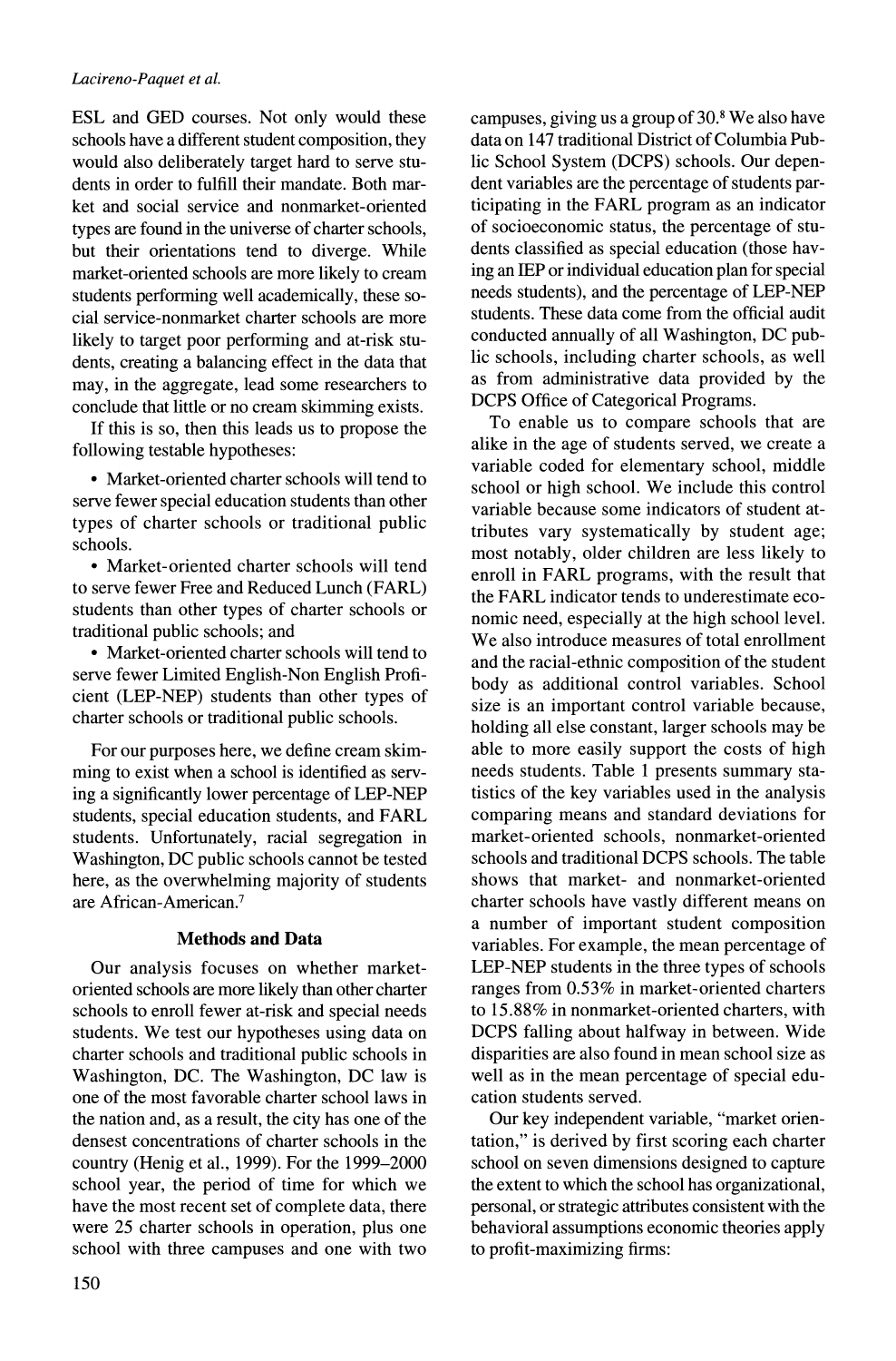TABLE 1 *Summary Statistics* 

| Variable                           | Observation | $\boldsymbol{M}$ | SD     | Minimum          | Maximum |
|------------------------------------|-------------|------------------|--------|------------------|---------|
| <b>All Charter Schools</b>         |             |                  |        |                  |         |
| School Size                        | 30          | 213.17           | 225.89 | 30               | 906     |
| <b>Percent FARL</b>                | 30          | 68.25            | 25.14  | $\Omega$         | 100     |
| Percent LEP-NEP                    | 29          | 9.00             | 22.22  | $\overline{0}$   | 92      |
| Percent Special Education          | 30          | 11.41            | 16.42  | $\mathbf{0}$     | 82      |
| Market-Oriented Charter Schools    |             |                  |        |                  |         |
| School Size                        | 13          | 367.46           | 271.62 | 30               | 906     |
| Percent FARL                       | 13          | 62.88            | 19.97  | 20               | 100     |
| Percent LEP-NEP                    | 13          | 0.53             | 1.74   | $\mathbf 0$      | 6       |
| <b>Percent Special Education</b>   | 13          | 7.76             | 5.29   | $\mathbf{0}$     | 18      |
| Nonmarket Oriented Charter Schools |             |                  |        |                  |         |
| School Size                        | 17          | 95.18            | 54.95  | 30               | 245     |
| Percent FARL                       | 17          | 72.36            | 28.37  | $\theta$         | 100     |
| Percent LEP-NEP                    | 16          | 15.88            | 28.40  | $\bf{0}$         | 92      |
| <b>Percent Special Education</b>   | 17          | 14.19            | 21.17  | $\mathbf{0}$     | 82      |
| <b>DCPS</b> School Size            | 147         | 459.35           | 202.93 | 80               | 1543    |
| Percent FARL                       | 144         | 64.00            | 26.79  | $\Omega$         | 98      |
| Percent LEP-NEP                    | 147         | 7.82             | 14.87  | $\boldsymbol{0}$ | 79      |
| Percent Special Education          | 146         | 10.52            | 6.55   | 0                | 40      |

1. Was a for-profit organization an original cofounder of the school?

2. Is the founding for-profit organization still partnered with the school?

3. Did the school acquire a for-profit partner after opening?

4. Is one of the school's founders from outside Washington, DC?

5. Does the school have plans for multicampus expansion in Washington, DC in the original application?

6. Does the school have, or have plans for multiple campuses outside Washington, DC?

7. Is the founder from the business community or a business-oriented background?

One point is assigned for each characteristic that accurately describes the history and status of each charter school. A score of zero indicates no market orientation in the school and any positive, or nonzero score indicates some level of market orientation, with a higher score indicating a stronger market orientation. This operationalization allows us to account for the fact that the Washington, DC charter school law requires all charter schools to hold a formal nonprofit status as well as for the more general fact that nonprofit organizations in the United States increasingly are

likely to adopt organizational tactics and behaviors associated with the for-profit sector (Weisbrod, 1998; Cordes, Steurle, & Twombly, 2001).<sup>9</sup>

Since our hypotheses require us to look for the effect of variation between different types of charter schools, as well as between these schools and the population of traditional public schools, we divide our analysis into two different sections. To test our hypotheses between types of charter schools, we make use of difference of means tests, or t-tests, since our population of charter schools is small  $(N = 30)$ .<sup>10</sup> To test our hypotheses comparing DCPS schools to charter schools, we use standard OLS regression analysis. We categorize schools as set of dummy variables: DCPS, marketoriented charters or nonmarket charters, with DCPS schools serving as the reference group. We consider a charter school to be "market-oriented" if it scored a 2 or more, the median value, on the index, exhibiting more than just nominal market competition behavior.

#### **Analysis and Findings**

#### Variation *of* Charter *School* Type

Before we begin our analysis of the variation in the populations served by traditional and different types of charter schools, we need to estab-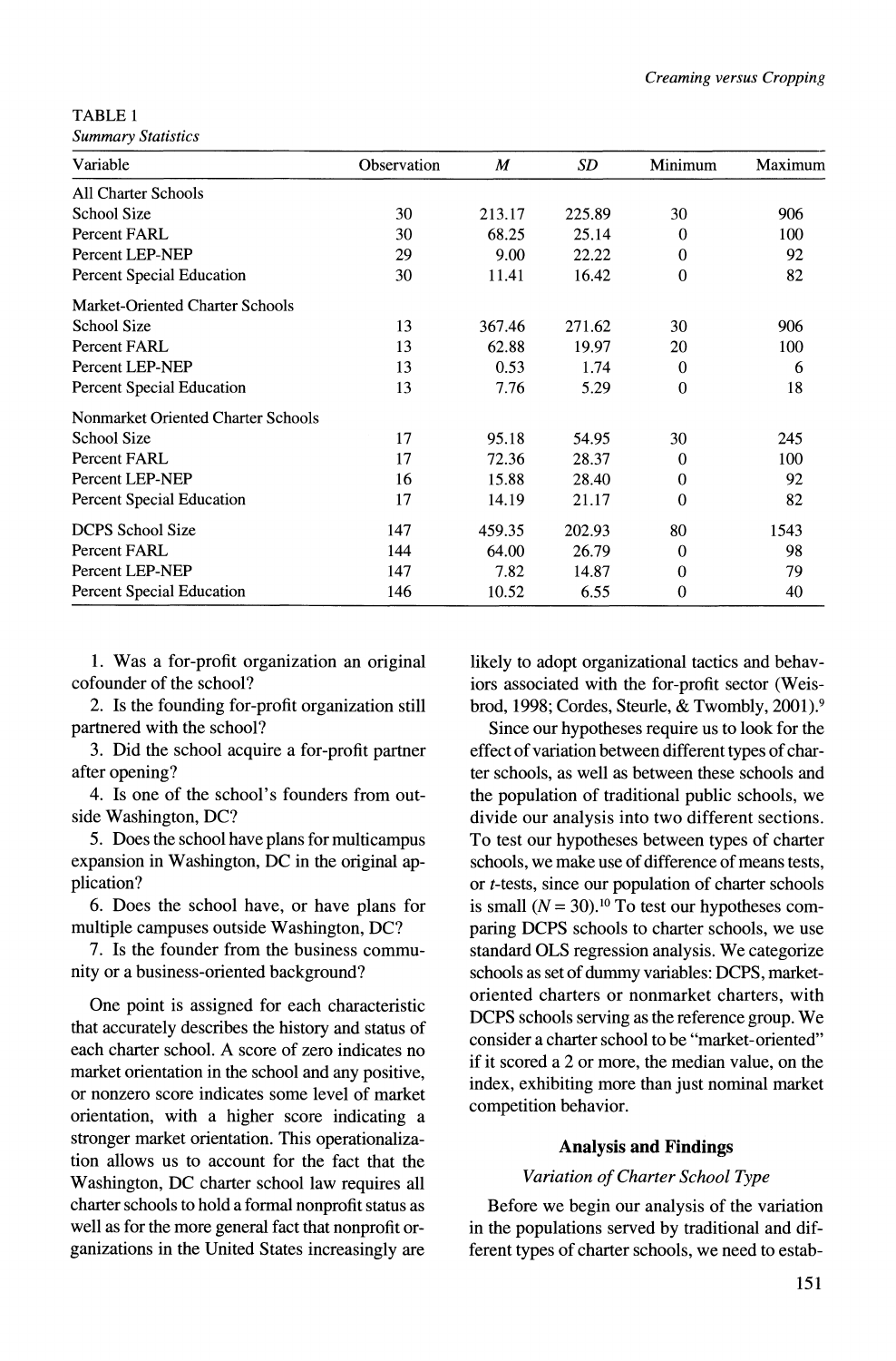lish that our distinction between types of charter schools is a valid one. Figure 1 presents a summary of the 30 charter schools operating in the District of Columbia in the 1999-2000 school year along the lines of market orientation, revealing that about half of them appear to have virtually no indication of such characteristics what so ever. This is substantively significant in that, contrary to the premises of charter school proponents, quite a number of charter schools may not be the product of education entrepreneurs looking to improve the status of the overall educational system through competition.

In order to learn whether there is a significant difference in this distinction we conducted a number of tests on the data. We started by looking at whether charter schools in Washington, DC are significantly smaller than the public schools as well as whether market-oriented charter schools are larger in size than the nonmarket driven schools. We present the results in Table 2.<sup>11</sup> Overall, we found that charter schools are smaller than are DCPS schools. This difference is large and statistically significant, with the average DCPS

school enrolling more than twice as many students as the average charter school, a finding consistent with most other studies of the early waves of charter schools. It may, as some charter school proponents suggest, reflect a characteristic endemic to charter schools due to their effort to meet parent wishes for smaller and more intimate settings and to respond to contemporary research suggesting that small schools generate superior educational achievement. It is also possible, however, that this relationship is time-bound, reflecting the fact that charter schools are all relatively new and that many have not yet reached their anticipated scale. Indeed, many charter schools in Washington, DC plan to increase their size by increasing by a grade level each year.

Data on charter schools in the aggregate, moreover, may mask important differences depending on school orientation. We have suggested that market-oriented charters will tend to be larger, based on their greater responsiveness to presumed economies of scale, and Table 2 indicates that this is the case. We found that on average, nonmarket oriented charters have fewer than 100



*FIGURE* 1. *Market orientation of Washington, DC charter schools.* 

152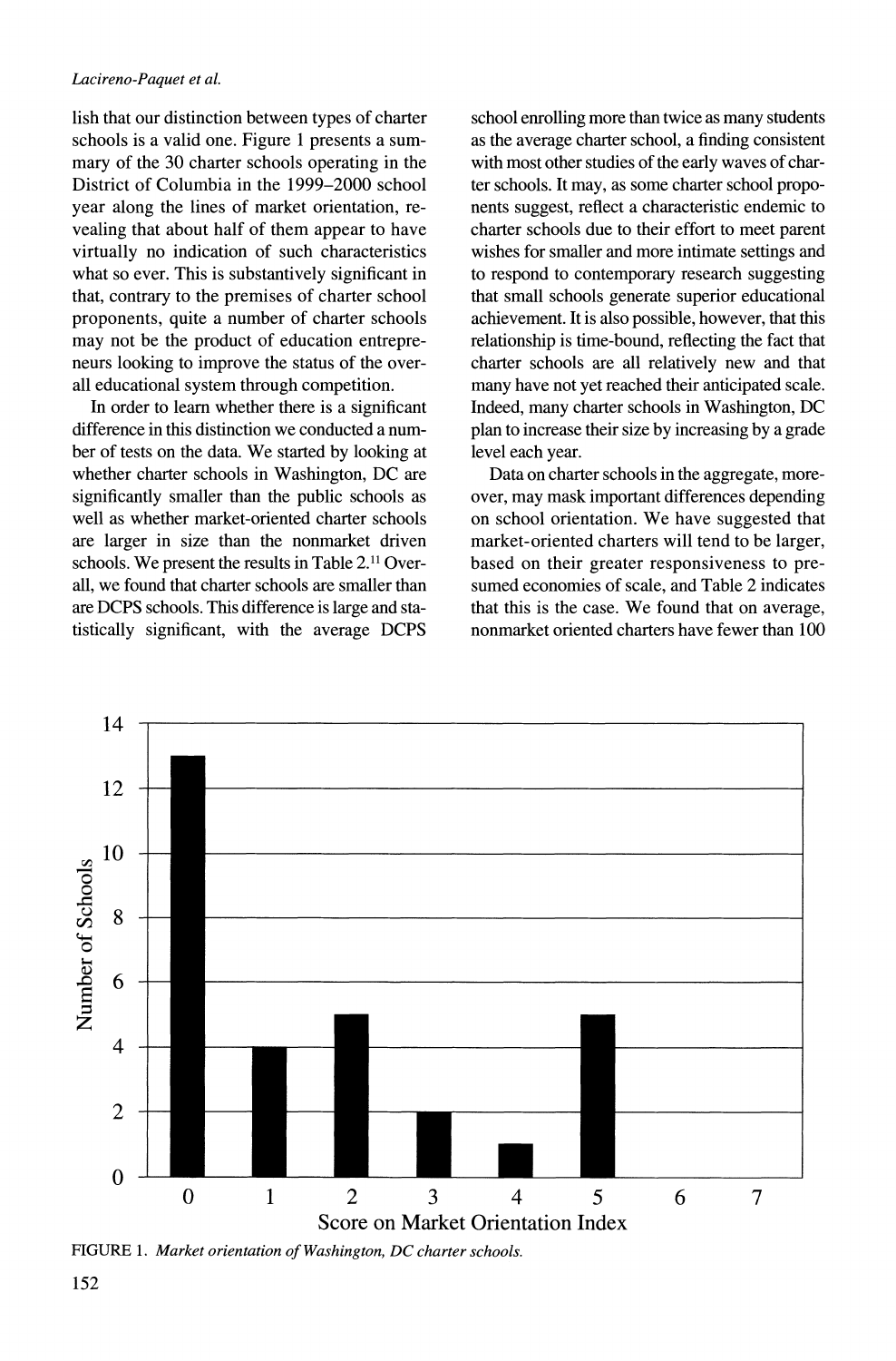#### *TABLE 2*

| Group                       | School Size | Percent Special       | Percent          | Percent LEP-    |
|-----------------------------|-------------|-----------------------|------------------|-----------------|
|                             | Mean        | <b>Education Mean</b> | <b>FARL Mean</b> | <b>NEP</b> Mean |
| <b>Traditional Schools</b>  | 459.35      | 10.52                 | 64.00            | 7.82            |
|                             | (16.74)     | (0.54)                | (2.23)           | (1.23)          |
| <b>Charter Schools</b>      | 213.17      | 11.41                 | 68.25            | 9.00            |
|                             | (41.24)     | (3.00)                | (4.59)           | (4.13)          |
| $t$ -score                  | $5.94***$   | $-0.29$               | $-0.80$          | $-0.27$         |
| Combined $N$                | 177         | 176                   | 174              | 176             |
| Nonmarket-Oriented Charters | 95.18       | 14.19                 | 72.36            | 15.88           |
|                             | (13.33)     | (5.14)                | (6.88)           | (7.40)          |
| Market-oriented Charters    | 367.46      | 7.76                  | 62.88            | 0.53            |
|                             | (75.33)     | (1.47)                | (5.54)           | (0.48)          |
| $t$ -score                  | $-3.56***$  | 1.20                  | 1.02             | $2.16**$        |
| Combined $N$                | 30          | 30                    | 30               | 29              |

*Difference in Means Tests Between Traditional Schools and Charter Schools and Between Nonmarket-Oriented and Market-Oriented Charter Schools* 

*Note.* Two sample t-tests, two-tailed. Standard error in parentheses. Excludes the three DCPS special education schools. *\*\*p<.05, \*\*\*p*<.01.

students, with market-oriented charters having more than three times as many, about 367 students on average.

#### *Sewing Special Education Students*

Looking first at whether there is a difference in the percentage of special education students enrolled in charter schools and traditional public schools, our difference in means test shows that charter schools taken together do not appear to serve a different percentage of special education students than DCPS schools.<sup>12</sup> In order to disaggregate charters and examine the impact of market orientation we construct a regression analysis where we model the percentage of special education students in a school as a function of market orientation and a set of control variables, excluding the DCPS schools serving only special education students.13 Our regression model (see Table 3) indicates that special education students make up about six percentage points less of the market-oriented charter schools' student body compared to DCPS. The difference between nonmarket-oriented charter schools and DCPS schools is not statistically significant but the coefficient suggests that, at least within the educational system as operating in Washington, DC, special education students do make up a greater percentage of nonmarket oriented charter school students.14

When we consider whether different types of charter schools are more likely to serve special education students, we find that market-oriented schools are serving a much lower percentage of special education students than do other types of charter schools (7.8% vs. 14.2%). The means also indicate that the nonmarket-oriented charter schools serve the highest percentage of special education students, with DCPS (including or excluding the three special education schools) serving more than market-oriented charter schools. This suggests that perhaps some nonmarketoriented charter schools are targeting special education students.15

#### *Sewing Students From Low-lncome Families*

In turning to the issue of whether charter and traditional schools serve a similar percentage of students from low-income families, we acknowledge that using participation in the FARL program as a proxy for low-income status is imperfect. We choose it simply because qualification for the FARL program is dependent on the family demonstrating a low level of annual income. With this in mind, we first look at whether charter schools and traditional schools serve different percentages of FARL students. Overall, charter schools serve a slightly higher percentage of FARL students (68.25% compared to 64%).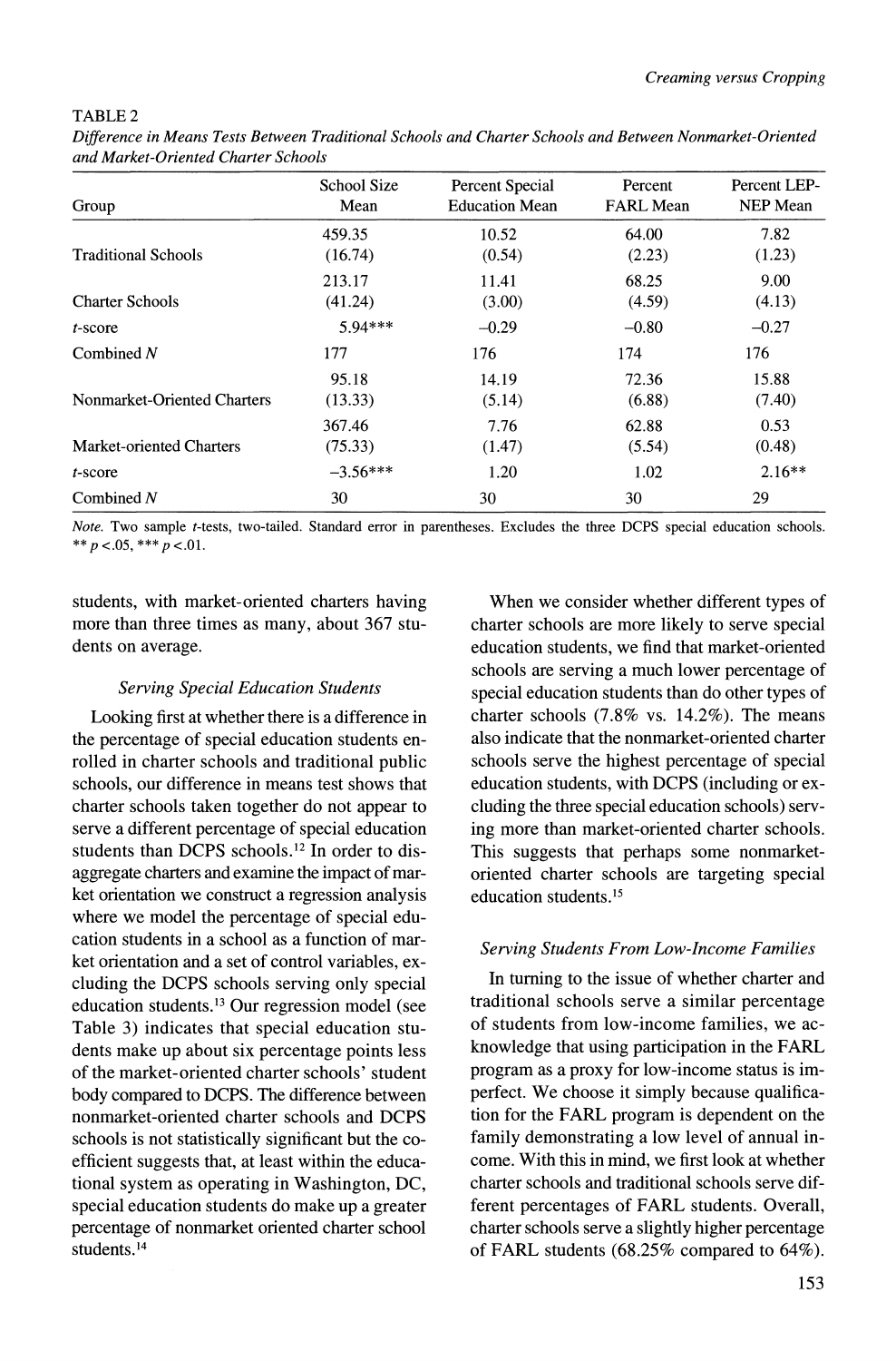TABLE 3

*Regression Results (with Robust Standard Errors)* 

| Variable                                                 | Percent Special Education <sup>+</sup> | Percent FARL        | Percent LEP-NEP <sup>#</sup> |
|----------------------------------------------------------|----------------------------------------|---------------------|------------------------------|
| Market-oriented Charter Schools<br>(compared to DCPS)    | $-5.52***$<br>(1.44)                   | $-3.91$<br>(5.69)   | $-8.27***$<br>(1.93)         |
| Nonmarket-Oriented Charter Schools<br>(compared to DCPS) | 1.74<br>(5.91)                         | 2.29<br>(8.91)      | 4.38<br>(6.02)               |
| <b>School Size</b>                                       | $-0.003$<br>(0.002)                    | $-0.01$<br>(0.01)   | $-0.004$<br>(0.005)          |
| Middle and Junior High School                            | $8.57***$<br>(1.51)                    | $-4.91$<br>(3.79)   | $-2.41$<br>(2.30)            |
| High and Senior High Schools                             | 4.02<br>(2.71)                         | $-13.51*$<br>(6.48) | 3.69<br>(4.84)               |
| Percent FARL                                             | $0.10***$<br>(0.02)                    |                     | 0.07<br>(0.05)               |
| Percent Black                                            | $0.24**$<br>(0.12)                     | 1.15<br>(0.99)      |                              |
| Percent Hispanic                                         | 0.12<br>(0.14)                         | 1.47<br>(1.07)      |                              |
| Percent White                                            | $0.27**$<br>(0.13)                     | 0.16<br>(1.08)      |                              |
| Constant                                                 | $-19.01$<br>(11.75)                    | $-39.51$<br>(99.28) | 5.08<br>(3.69)               |
| $\boldsymbol{N}$                                         | 172                                    | 173                 | 173                          |
| $R^2$                                                    | 0.2779                                 | 0.4157              | 0.0590                       |

*Note.* Standard error in parentheses. Excludes the three DCPS special education schools.

*\*p<* .lo, *\*\*p< .05, \*\*\*p<* .01

'We also ran this regression including the three DCPS special education schools and found the results were consistent with those presented here. The coefficient on market-oriented charters decreased slightly to -7.06 but remained statistically significant with a *p* value of ,005.

\*Race variables excluded from the Percent LEP-NEP model because Percent Hispanic is almost perfectly collinear with the dependent variable  $(r = 0.9501)$ .

However, The average percentage of FARL stu-<br>the highest percentage of harder-to-serve popudents enrolled in nonmarket-oriented charter lations, with market-oriented schools serving the schools is 10 points higher than in market-<br>lowest, and DCPS falling in between. oriented schools, and eight points higher than

In our regression analysis we modeled the percentage of FARL-classified students as a func-<br>Finally, we turn to an analysis of how tradition of market orientation and a set of control tional and charter schools serve limited or nonvariables. The results are presented in Table 3. English proficient students. We modeled percent The coefficient for market-oriented schools indi- of LEP-NEP students in our regression as a funccates that they serve almost four percentage tion of charter school market orientation, con-<br>points fewer FARL students compared to DCPS trolling for the size of the school, grade levels when controlling for other school and student served, and percent FARL students in a school.<sup>16</sup> characteristics. The positive coefficient on the The coefficient for market-oriented charters is nonmarket-oriented variable continues a pattern large, negative  $(-8.27)$ , and statistically signifiof nonmarket-oriented charter schools serving cant, indicating that LEP-NEP students make up

# DCPS schools.<br> **Serving Limited**<br> **Serving Limited**<br> **Serving Limited**<br> **Serving Limited**<br> **Serving Limited**<br> **Serving Students**

trolling for the size of the school, grade levels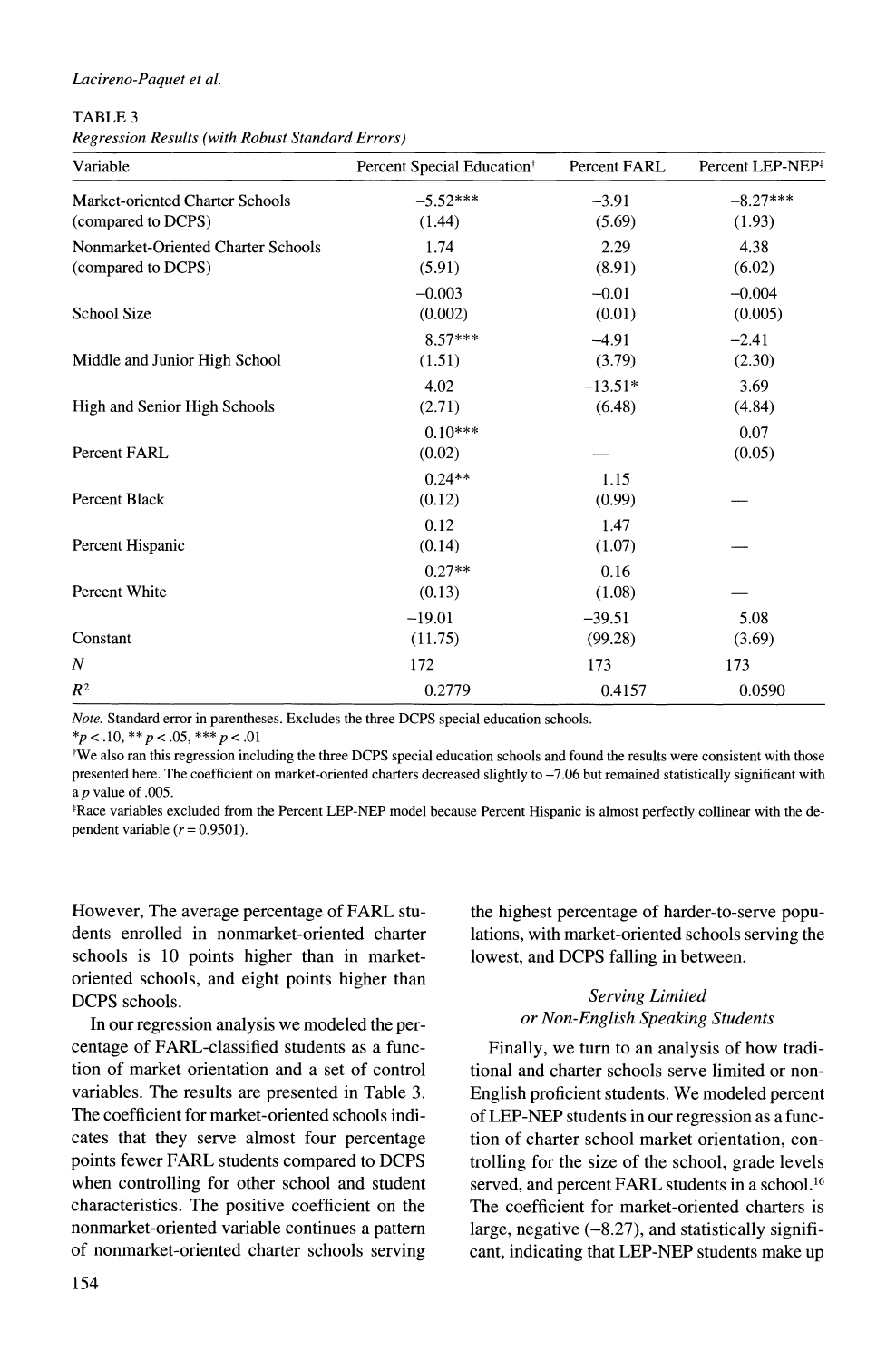a smaller percentage of their student bodies compared to DCPS schools. The variable for nonmarket-oriented charters is positive, indicating that they serve a higher percentage of LEP-NEP students on average than do DCPS schools.

We also wanted to test whether market-oriented schools served fewer LEP-NEP students compared to nonmarket-oriented charter schools. We find that nonmarket-oriented charter schools are much more likely to serve LEP-NEP students than are market-oriented charter schools. Indeed, LEP-NEP students make up 15.88% of the nonmarketoriented charter schools' student bodies, but only 0.53% of the market-oriented charter schools. Notice again that traditional DCPS schools fall between the market and nonmarket-oriented charters when it comes to serving LEP-NEP students, serving more than the market-oriented schools, but less than the nonmarket-oriented schools.

#### **Implications and Conclusions**

We find that charter schools taken as a whole do not appear to be cream skimming the pool of potential students in Washington, DC. To the contrary, in the aggregate they are serving a population that has many characteristics associated with educational disadvantages. That is not surprising when one considers the fact that many of the early charter schools were founded by individuals or organizations with a distinct mission of serving those with the greatest needs.

Although subject to important caveats, our analysis provides evidence that this aggregate pattern may be masking some meaningful differences across types of charter schools. While nonmarketoriented charter schools are serving equal or higher proportions of needy populations than the traditional public school system, those with more entrepreneurial aspirations are not. The percentage of special education students served is nearly twice as high in nonmarket-oriented charters than in market-oriented ones. The overall responsiveness of Washington, DC charter schools to the special needs of Latino students, who constitute the overwhelming majority of those with special language needs, appears to be entirely attributable to the targeted efforts of a few of the nonmarketoriented charter schools. Indeed, we repeatedly see a pattern where nonmarket-oriented charter schools seem more targeted toward special needs and disadvantaged students than DCPS schools, and with market-oriented charters the least so.

Given the highly politicized environment in which charter schools and school choice more generally, are debated it is important not to jump the gun or overstate our conclusions. The charter movement can take on very different configurations in different states, where laws, needs, institutions, and political culture all may play important roles. Moreover, in Washington, DC, as in other jurisdictions, the charter phenomenon is fluid and evolving. As more schools enter and exit the charter arena, differences between market and nonmarket-oriented organizations may either sharpen or fade. What does stand out is that even where we believe that there are relative differences between the two types of schools it is clear that no charter schools in the District of Columbia are serving an elite population. If marketoriented schools are differentially pursuing relatively less-disadvantaged populations, it is not by cream skimming the top of the students but by cropping off service to students whose language or special education needs make them more costly to educate.

To the extent that charter school proponents frame their arguments as a market-based solution to a social problem, however, the suggestion that the most market-oriented charter schools are also the least likely to serve high-need populations may be reason enough to pause and take stock. This is especially true in light of evidence that the proportion of charter schools operated by forprofit educational management organizations has been increasing and is projected to increase further still. This analysis suggests how different school orientations can potentially lead to serving different student groups. Because the balance of the charter school population is regulated, in part, by chartering authorities, it is worthwhile to understand the distinctions that exist in the universe of charter schools and how they might affect the composition of the student body. Knowledge of these distinctions is useful for chartering authorities as they review potential new entrants to the market.

#### **Notes**

We would like to thank Helen Ladd and Hal Wolman for their comments on earlier drafts of this article. We would also like to thank the Spencer Foundation and the Eugene and Agnes E. Meyer Foundation for their generous financial support for this research. Jeffrey Henig would like to thank the Russell Sage Foundation for support provided while a fellow there. An earlier ver-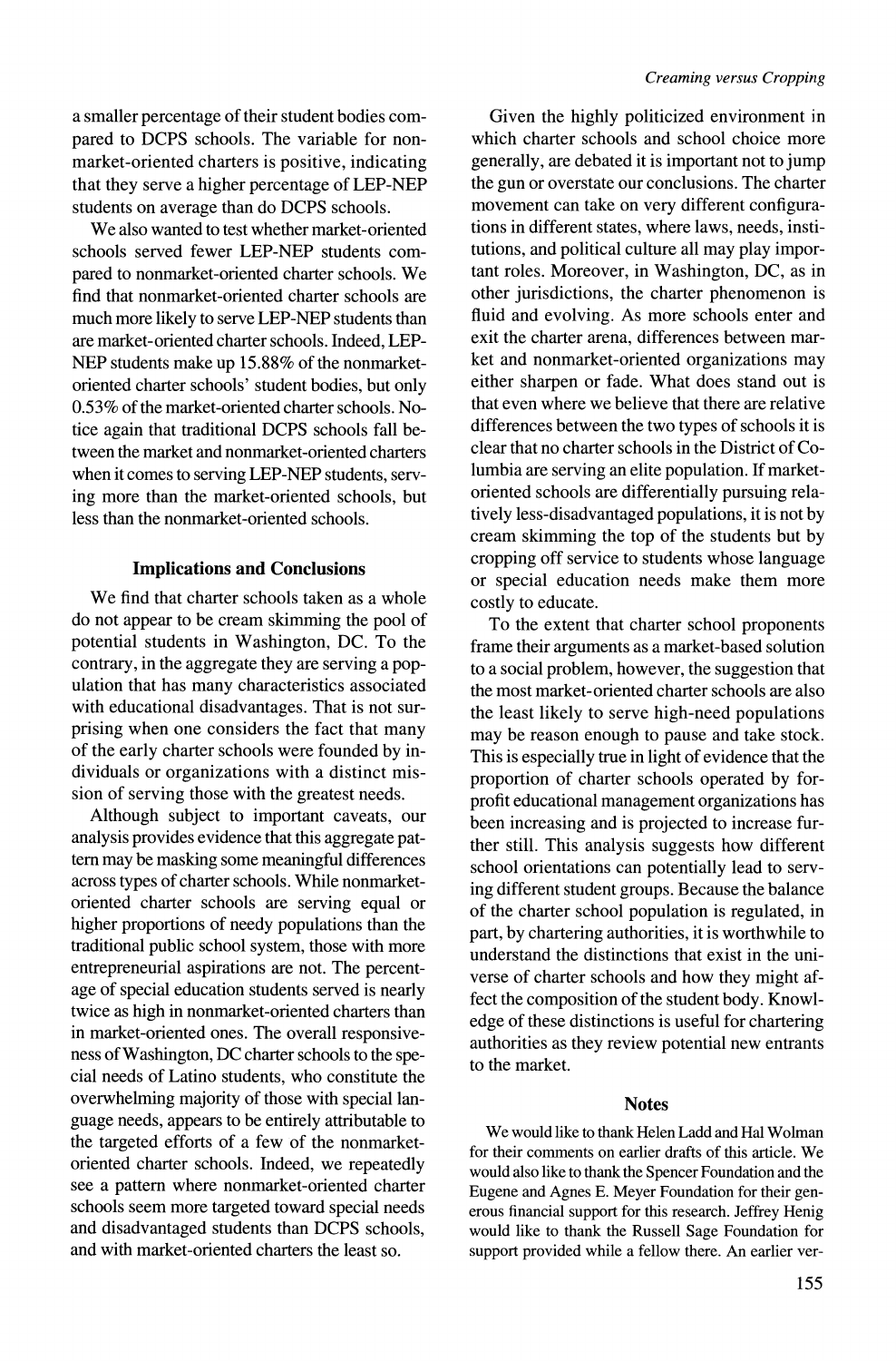sion of this article was presented at the 22nd Annual Research Conference of the Association for Public Policy Analysis and Management, Seattle, Washington, 2000.

 $<sup>1</sup>$  The demographics of those cities largely translate</sup> that income provision into a minority-only program as well.

<sup>2</sup> That does not deter some choice proponents from pointing to the low-incomes of voucher recipients as proof that market-based choice promotes equity. While such families *are* poor, the central question in these formally constrained programs is whether they are advantaged or disadvantaged relative to other eligible families. In Milwaukee, where only low-income families were eligible, there was some evidence of creaming along socioeconomic lines: 56% of the mothers of participating families had at least some college education, compared with 40% of all Milwaukee public school mothers and 30% of mothers in the city's lowincome neighborhoods (Witte, J. F., Jr., 2000).

<sup>3</sup> There are both "weak" and "strong" versions of their response. The weak version holds that choice will not make things worse, or at least not much worse, and that any incremental increase in segregation will be more than compensated for by the anticipated gains in school performance. The stronger claim is that governmentnot markets-is responsible for school segregation and that unleashing school choice and market forces will provide the racial, ethnic, and economic integration that governmental mandates have failed to deliver.

According to Nelson, Muir, and Drown (2000), about one-half of all states provide the same funding for elementary schools as high schools and provide funding advantages for charter schools with low special education populations and about 40 % provide funding advantages to charter schools with few low-income or at-risk children. Michigan and Indiana are two states where low-cost cream skimming is possible because weights are not provided for funding secondary schools, which are typically more costly to operate (Theobald, 2001; Arsen, Plank, & Sykes, 1999). A study of Michigan charter schools concludes that the existence of a disproportionate number of elementary charter schools is due to the lack of additional funding to operate secondary schools (Arsen, Plank, & Sykes, 1999).

Weisbrod's treatment of bonoficing does not rely exclusively on motivation; indeed, he places considerable emphasis on the way that institutions constrain and enable bonoficing behavior.

<sup>6</sup> In place of price, bonoficing nonprofits are more likely to rely on waiting lists (Weisbrod, 1998).

<sup>7</sup> On October 7, 1999, the District of Columbia Public School System (DCPS) recorded that 85.22% of its students were Black, 1.56% Asian, 8.75% Hispanic, and 4.43% White. See http://www.k12.dc.us/dcps/data/ enrollment/99-00\_enroll.html.

We count these multicampus schools as separate observations because each campus exhibits a high de-

gree of autonomy. Each has its own principal, administrative structure and budget.

<sup>9</sup> These are not the only dimensions along which one might reasonably seek to distinguish more marketorientated from less market-oriented organizations. Nor is it inconceivable that applying this index might lead one to inaccurately characterize as market-oriented a school whose nonmarket based mission impels it to seek to serve many students over a wide geographical area. This operationalization had two distinct advantages: (a) it offered basic face validity (both in relation to economic theory and as applied to the specific cases with which we were familiar), and (b) we had the data to put it into effect.

<sup>10</sup> For each *t* test, we first conducted a variance ratio test to determine whether or not we should conduct an equal variance or unequal variance *t*-test.

<sup>11</sup> The results of the difference in means tests for all variables are presented in Table 2. Regression results are all presented in Table 3.

<sup>12</sup> This is true whether or not the three DCPS special education schools are included.

**l3** There are reasonable arguments in favor of both including or excluding these three schools. The schools serve students with extreme disabilities that are believed to preclude mainstreaming into conventional schooling environments, and Washington, DC regulatory guidelines absolve charter schools of the legal responsibility to admit such students. If we regard these students as extraordinary cases, it is reasonable to exclude the schools they attend from a comparison between charter and noncharter schools. On the other hand, charter schools are not prohibited from servicing these children and some do so. Moreover, critics' concerns that charter schools will steer away from high cost children, essentially "dumping" them on the traditional public school systems, cannot be fairly tested without including these especially significant cases. We ran the model both ways, finding the difference between market-oriented charters and DCPS schools was slightly larger and statistically significant, with a coefficient of  $-7.06$  on the market-oriented variable, when the special education schools were included.

<sup>14</sup> We take seriously some substantively large differences despite the fact that they fail to meet standard tests of statistical significance. Because we are dealing with the universe of charter schools operating in Washington, DC at the time, our data are not dependent upon a sampling procedure, so observed differences can be considered genuine. That said, it is reasonable to regard these findings as provocative but tentative, pending further studies that can include larger numbers of charter schools.

**l5** Alternatively, it is possible that these nonmarketoriented charter schools are simply more aggressive than the public system in formally identifying students with special needs. Schools receive supplemental funds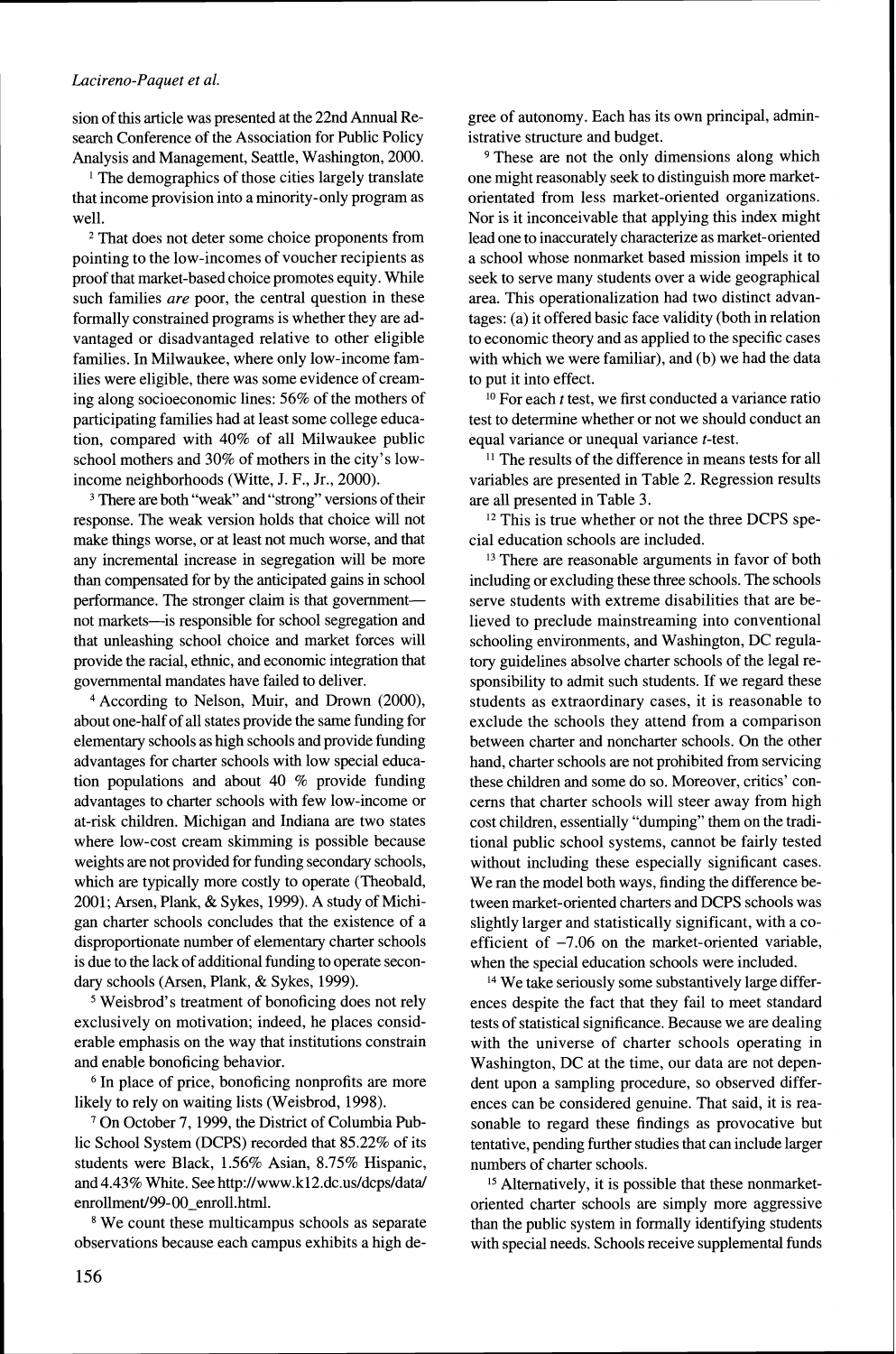to provide services for each student officially classified as special education, but this financial incentive is the same for nonmarket-oriented charter schools as it is for market-oriented charters and DCPS. Because they are smaller, it is conceivable that nonmarket-oriented charter schools can be more effective in the identification process. But traditional DCPS schools have had their labeling systems in place for much longer, and that could result in a bias in the other direction. It is also conceivable that some market- oriented charters might deliberately under-identify special education students, in the belief that their known presence would deter other students from enrolling, although there is no evidence that that is the case.

**l6** Racial and ethnic composition variables were excluded as control variables because of high multicollinearity. For example, there is almost perfect collinearity between the percent of Hispanic students with the dependent variable percent LEP-NEP. The correlation coefficient between the two is 0.95.

#### **References**

- Arsen, D., Plank, D. L., & Sykes, G. (1999). *School choice policies in Michigan: The rules matter,* East Lansing, Michigan: Michigan State University Educational Policy Center; http://edtech.connect.msu. edu/policy/center/choice/book (accessed February 2001).
- Ascher, C., N. Fruchter, & Berne R. (1996). *Hard lessons: Public schools andprivatization.* New York: The Twentieth Century Fund Press.
- Bryk, A. S., Lee, V. E., & Holland, P. B. (1993). *Catholic schools and the common good.* Cambridge, MA: Harvard University Press.
- Center for Education Reform (2000). *Charter school ranks swell.* http://www.edreform.com/press/ 000817cs.htm (accessed June 2002).
- Chubb, J. E. & Moe, T. M. (1990). *Politics, markets, andAmerica's schools.* Washington, DC: Brookings Institution Press.
- Cobb, C. D., & Glass, G. V. (1999). Ethnic segregation in Arizona charter schools. *Education Policy Analysis Archives,* 7(1), 1-36.
- Cordes, J. J., Steurle, C. E., & Twombly, E. (2001, April). *Dimensions of nonprofit entrepreneurship: An exploratory essay.* Paper presented at the Conference on Public Policy and the Economics of Entrepreneurship, Center for Policy Research, The Maxwell School, Syracuse University, Syracuse, NY.
- District of Columbia Public Schools (2000). 1999-2000 Citywide student enrollment. http://www.k12.dc.us/ **dcps/data/enrollment/99-00-enroll.htm1**(accessed June 2002).
- Fiske, E. B., & Ladd, H. F. (2000). *When schools compete: A cautionary tale.* Washington, DC: Brookings Institution Press.
- Hassel, B. C. (1999). *The charter school challenge*. Washington, DC: Brookings Institution Press.
- Henig, J. R. (1994). *Rethinking school choice: Lim*its of the market metaphor. Princeton, NJ: Princeton University Press.
- Henig, J. R. (1996). The local dynamics of choice: Ethnic preferences and institutional responses. In B. Fuller and R. F. Elmore (Eds.), *Who chooses? Who loses? Culture, institutions, and the unequal effects of school cholce.* New York: Teachers College Press.
- Henig, J. R., Moser, M. M., Holyoke, T., & Lacireno-Paquet, N. (1999). *Making a choice, making a difference? An evaluation of charter schools in the District of Columbia.* Washington, DC: George Washington University Center for Washington Area Studies.
- Kleitz, B., Weiher G. R., Tedin, K., & Matland, R. (2000). Choice, charter schools, and household preferences. *Social Science Quarterly* 81(3), 846-854.
- Maranto, R., Milliman, S., Hess F., & Gresham, A. (1999). *School choice in the real world: Lessons from Arizona charter schools.* Boulder, CO: Westview Press.
- Martinez, V., Godwin, R. K., Kemerer, F. (1996). Public school choice in San Antonio: Who chooses and with what effects. In B. Fuller and R. F.Elmore (Eds.), *Who chooses? Who loses? Culture, institutions, and the unequal effects of school choice*  (pp. 50-69). New York: Teachers College Press.
- McEwan, P. (2000). *The potential impact of large-scale voucher programs.* New York, National Center for the Study of Privatization in Education, Teachers College, Columbia University.
- Nelson, F. H., Muir, E., & Drown, R. (2000). *Venturesome capital: State charter school finance systems.*  Washington DC: Office of Educational Research and Improvement U.S. Department of Education.
- Research Policy Practice International. (2000). *The state of charter schools 2000.* Washington, DC: U.S. Department of Education, Office of Educational Research and Improvement.
- Schneider, M., Teske, P., & Marshall, M. (2000). *Choosing schools: Consumer choice and the quality of American schools.* Princeton, NJ: Princeton University Press.
- Smith, K. B. & Meir, K. J. (1995). *The case against school choice: Politics, markets, andfools.* Armonk, NY: M. E. Sharpe.
- Teske, P., Schneider, M., Buckley, J., Clark, S. (2000). *Does charter school competition improve traditional public schools?* New York: Center for Civic Innovation, The Manhattan Institute.
- Theobald, N. (2001, September). *Indiana's strategy for funding charter schools.* Bloomington, Indiana: Indiana Education Policy Center, Indiana University.
- Viteritti, J. P. (1999). *Choosing equality: School choice, the Constitution, and civil society.* Washington, DC: Brookings Institution Press.